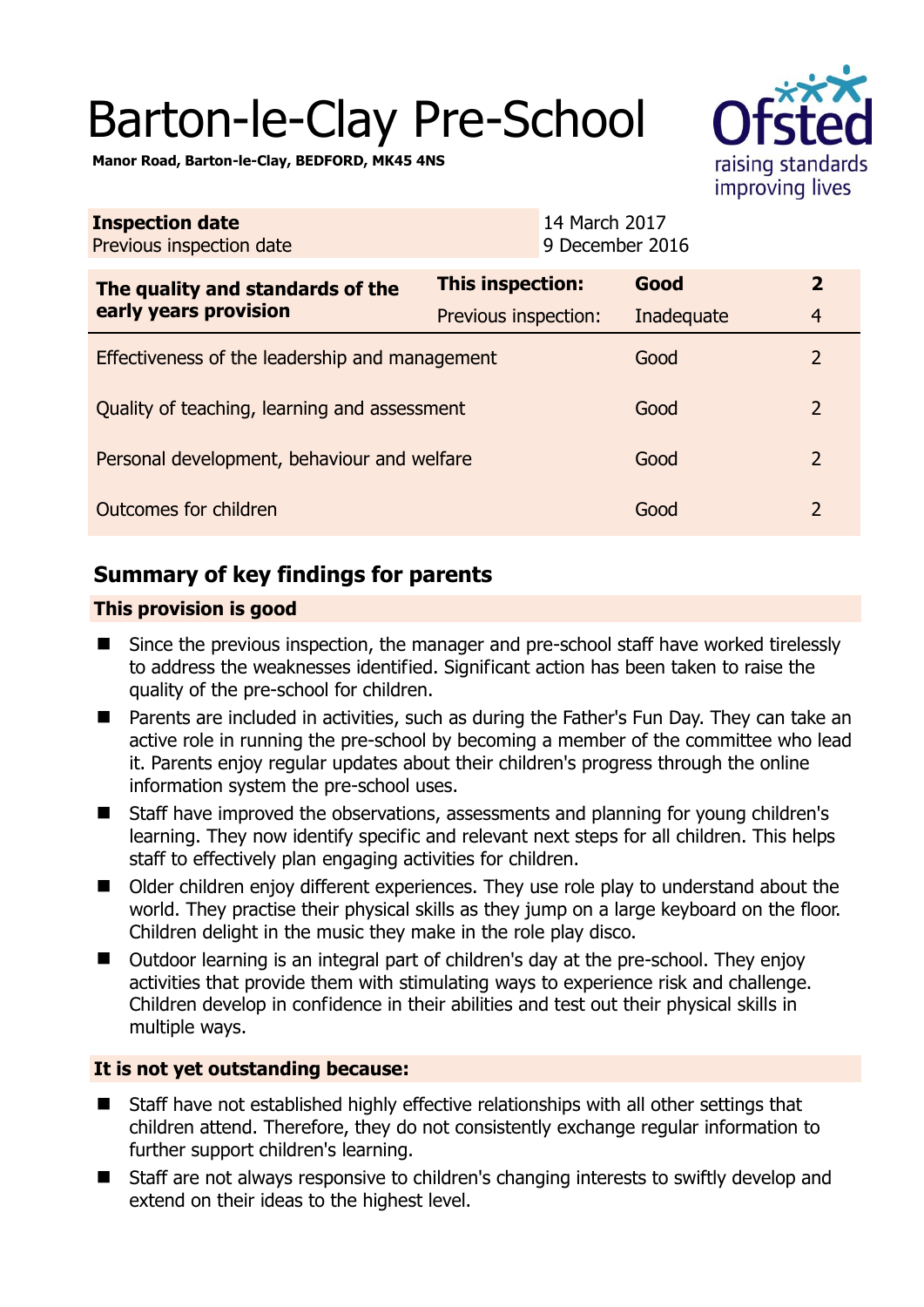# **What the setting needs to do to improve further**

## **To further improve the quality of the early years provision the provider should:**

- develop more effective links with all other settings that children attend to exchange a two-way flow of information about children's learning
- review staff deployment and teaching to more swiftly respond to children's changing interests.

## **Inspection activities**

- The inspector observed the quality of teaching during activities indoors and outdoors, and assessed the impact this has on children's learning.
- The inspector completed a joint observation with the manager.
- The inspector held a meeting with the manager and provider. She looked at relevant documentation and evidence of the suitability of staff and committee members working in the pre-school.
- The inspector spoke to a small number of parents during the inspection and took account of their views. She spoke to children and staff throughout the inspection.

**Inspector**  Hayley Marshall-Gowen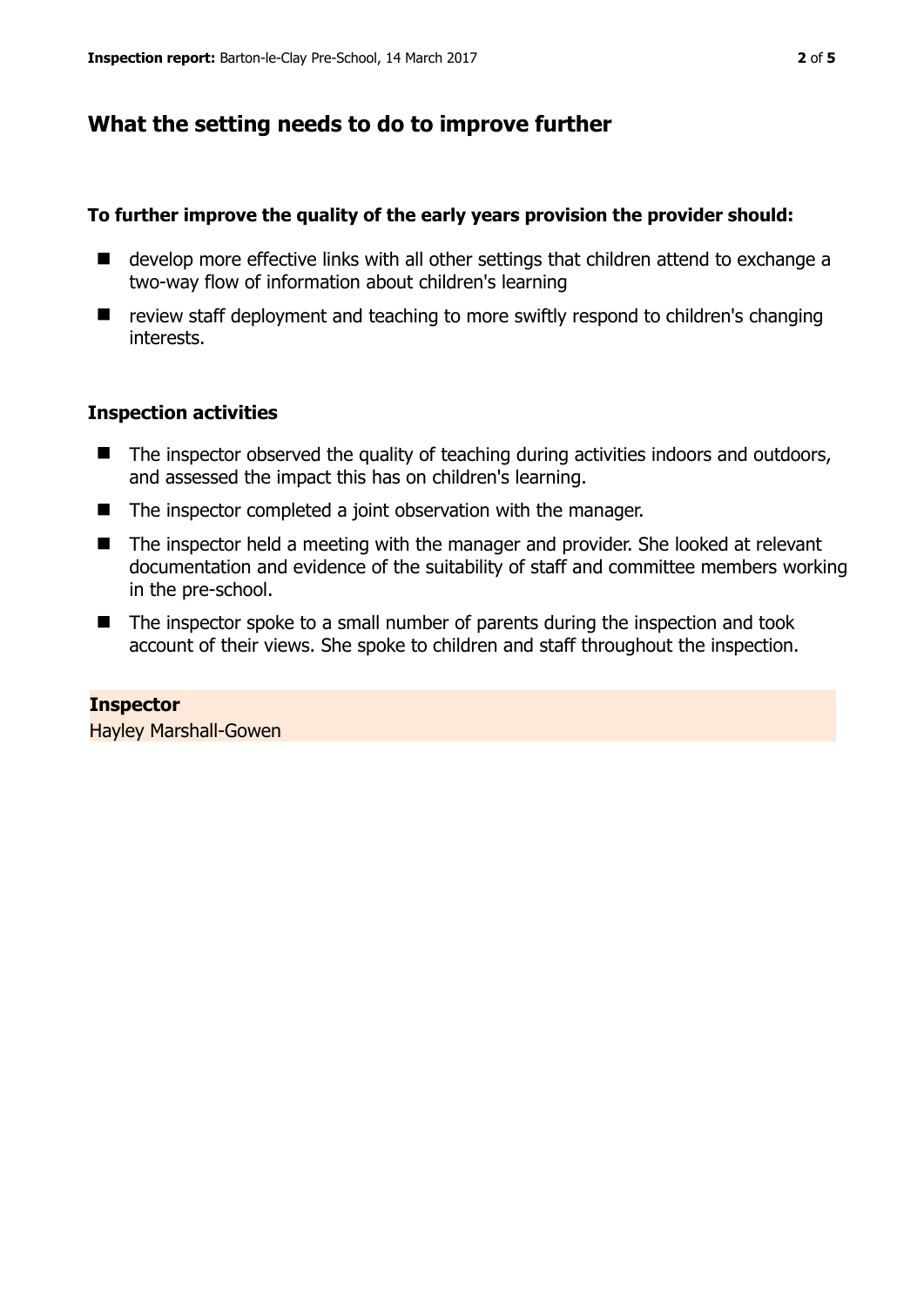## **Inspection findings**

#### **Effectiveness of the leadership and management is good**

Arrangements for safeguarding are effective. Staff have undertaken training and now have an up-to-date knowledge of child protection issues. They recognise signs and symptoms that children might be at risk of harm and know about the work of the Local Safeguarding Children Board. Supervision meetings for staff are now more in-depth and supportive. The manager uses a range of data to set staff targets and identify their training needs. Staff are developing and extending on their skills through attending training and increasing their levels of qualification. This has a beneficial impact on the quality of teaching. The preschool staff and committee members have ambitious plans for future improvements. These include increasing and extending the outdoor area and the pre-school site to increase the number children who attend.

#### **Quality of teaching, learning and assessment is good**

Staff demonstrate a secure awareness of how children learn and support them well. Young children play with a range of materials as they explore colour and shape. They fit balls inside different coloured boxes and examine small pieces of tissue paper. Staff help to increase children's awareness by naming colours and shapes. Young children become confident in using technology. The computer forms part of their play and they demonstrate a good ability of how to follow a simple program. Staff make effective use of additional funding to support children's ongoing good progress. They work with parents to provide pertinent support for children. Staff promote children's communication and language skills in many ways. They use sign language to communicate with children. Teaching programmes help to increase children's talking and listening skills. Staff play with children, such as being a customer in the children's role-play hairdressers. Children imaginatively play with dolls and use nappies and real life equipment as they increase their understanding of the real world.

#### **Personal development, behaviour and welfare are good**

Staff conduct home visits and work well in partnership with parents. The key-person arrangements are strong. Children settle well and parents are encouraged to stay if children need more support. Children learn about being healthy and staying fit and active. The pre-school is committed to promoting awareness in children about foods that help their bodies to grow and those that should be kept as a treat. Staff teach children about taking turns and waiting. They also help them to understand their feelings and how to get along with others. For example, children enjoy looking in the mirror as they show different feelings using their facial expressions.

#### **Outcomes for children are good**

Older children are developing well in readiness for starting school. All children, including those who have special educational needs and/or disabilities, make good progress from their individual starting points. Children develop strong literacy and mathematical skills. They enjoy drawing and talk about their pictures. Children are confident and show a good awareness of their own identity. They play together well and staff encourage them to find out about ways to stay safe as they enjoy their learning.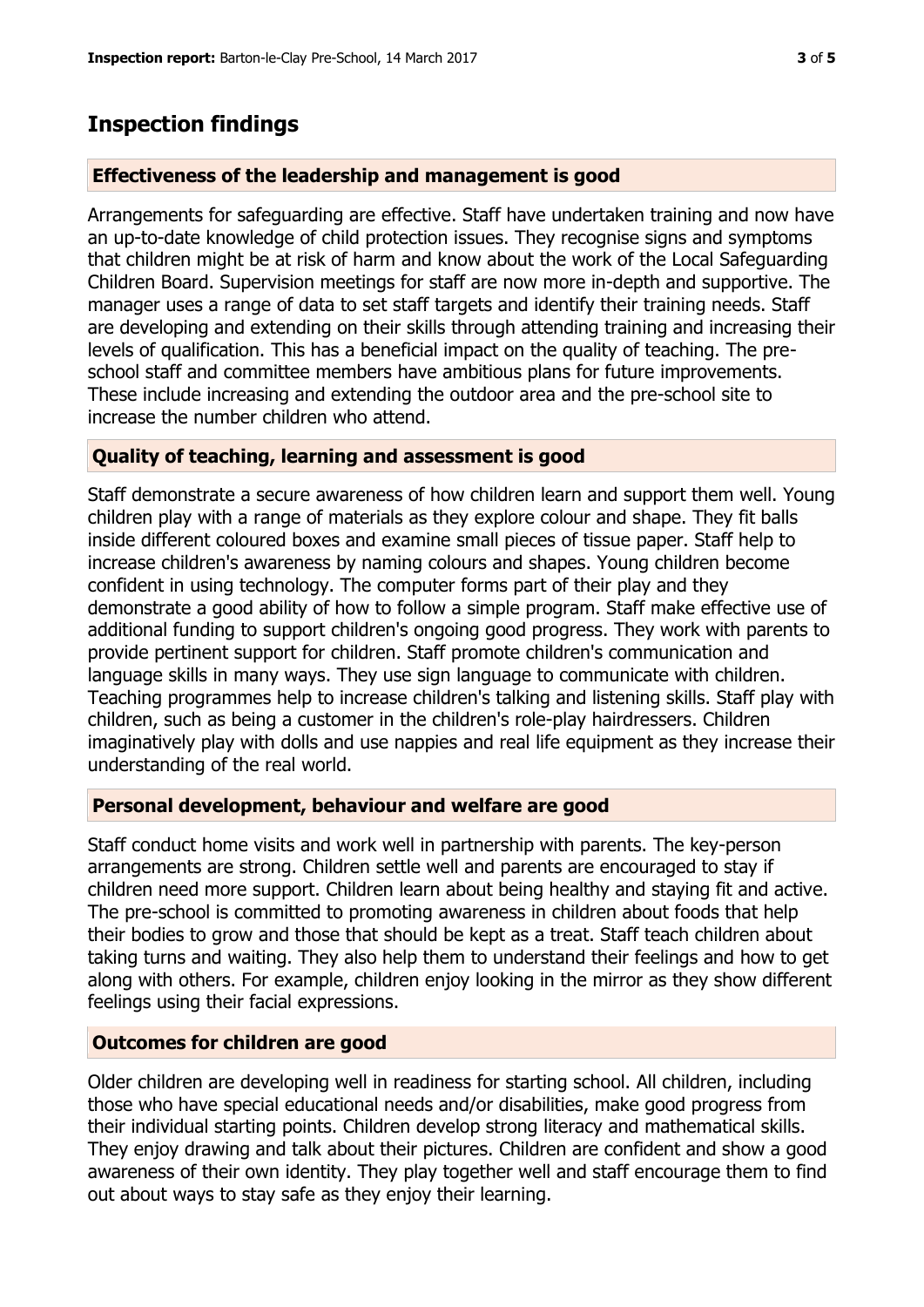# **Setting details**

| Unique reference number                             | EY406810                            |  |
|-----------------------------------------------------|-------------------------------------|--|
| <b>Local authority</b>                              | Central Bedfordshire                |  |
| <b>Inspection number</b>                            | 1080513                             |  |
| <b>Type of provision</b>                            | Sessional provision                 |  |
| Day care type                                       | Childcare - Non-Domestic            |  |
| <b>Registers</b>                                    | Early Years Register                |  |
| Age range of children                               | $2 - 4$                             |  |
| <b>Total number of places</b>                       | 42                                  |  |
| Number of children on roll                          | 66                                  |  |
| Name of registered person                           | Barton-le-Clay Pre-School Committee |  |
| <b>Registered person unique</b><br>reference number | RP518970                            |  |
| Date of previous inspection                         | 9 December 2016                     |  |
| <b>Telephone number</b>                             | 01582 883238                        |  |

Barton-le-Clay Pre-School was registered in 2010 and is situated within the grounds of Ramsey Manor Lower School. It is managed by a voluntary management committee. The pre-school employs 16 members of childcare staff. Of these, eight hold appropriate early years qualifications at level 2 or above, including one who is qualified to degree level. The setting opens Monday to Friday, during term time only. Sessions are from 9am until midday and from midday until 3pm. The pre-school provides funded early education for two-, three- and four-year-old children. It supports a small number of children who speak English as an additional language. The pre-school supports a number of children who have special educational needs and/or disabilities.

This inspection was carried out by Ofsted under sections 49 and 50 of the Childcare Act 2006 on the quality and standards of provision that is registered on the Early Years Register. The registered person must ensure that this provision complies with the statutory framework for children's learning, development and care, known as the early years foundation stage.

Any complaints about the inspection or the report should be made following the procedures set out in the guidance 'Complaints procedure: raising concerns and making complaints about Ofsted', which is available from Ofsted's website: www.gov.uk/government/organisations/ofsted. If you would like Ofsted to send you a copy of the guidance, please telephone 0300 123 4234, or email enquiries@ofsted.gov.uk.